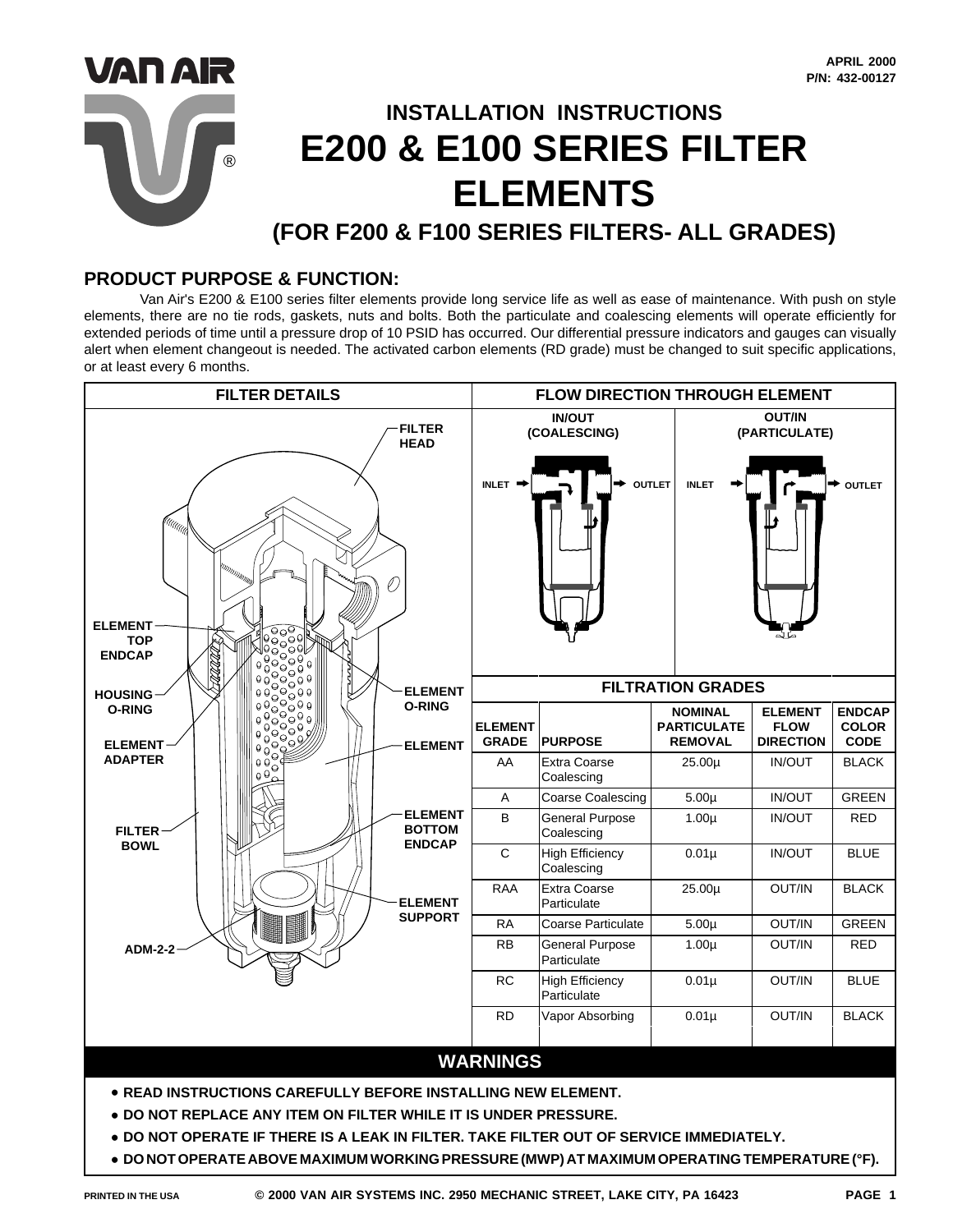# **ELEMENT REPLACEMENT**

## **IMPORTANT**

**NING**

**TO REDUCE ENERGY CONSUMPTION FROM EXCESSIVE PRESSURE DROP AND MINIMIZE CHANCE OF CONTAMI-NANT CARRYOVER, INSTALL NEW ELEMENT WHEN PRESSURE DROP REACHES 10 PSID (EXCEPT GRADE RD). INSTALL NEW RD ELEMENTS WHEN HYDROCAR-BON VAPORS ARE FIRST DETECTED DOWNSTREAM OR AT LEAST EVERY 6 MONTHS.**

- Close inlet and outlet shutoff valves (and open bypass valve 1. if provided), or lock out all compressed air supply to filter housing.
- 2. On units with auto drain valve, push a 3/16" allen wrench into the ADM-2 or ADM-2-2 outlet (**See Figure 1**) to open valve. (Note: stand clear of outlet, liquids may be released.) Leave valve open until all pressure is out of the filter housing. On units with a manual drain valve, stand clear and turn manual valve (petcock) until full open. Leave valve open until all pressure is out of filter housing and bowl is removed.



**NOTE: LIQUIDS MAY BE RELEASED. WEAR GLOVES TO KEEP HANDS CLEAN AND EYE PROTECTION.**

## **WARNING**

**DO NOT UNSCREW FILTER BOWL FROM HEAD UNTIL VESSEL IS COMPLETELY DEPRESSURIZED.**

3. After all pressure is out of filter, grasp filter bowl firmly with both hands (models F200-15-1/4 through F200-55-1/2) or place strap wrench around the bowl (models F200-85-3/4 through F200-1000-3). Turn bowl counterclockwise as you face the bottom to unscrew from filter head. If preferred, strap wrenches can be used on all bowls. Make sure that the bowl does not drop.

### **WARNING**

**ON MODELS F200-600-3 AND LARGER, PROVIDE SUP-PORT UNDER BOWL BEFORE REMOVING. BOWL IS HEAVY AND COULD CAUSE INJURY IF ALLOWED TO FALL.**

- 4. Remove used element from element adaptor in filter head by pulling downward. Discard used element properly.
- 5. Remove new element from package and plastic bag. Check to make sure that o-ring is properly positioned in endcap and has been lightly greased.
- 6. Grasp clean element by bottom endcap and push element onto element adapter firmly, but do not force beyond normal stop.
- 7. Check o-ring in filter head. Replace if worn or damaged.
- 8. Clean and lubricate threads on bowl with light grease. This will facilitate removal of bowl at next servicing.
- 9. Carefully raise filter bowl over element and screw into head, then tighten. **DO NOT OVERTIGHTEN**.
- 10. Close manual override if automatic drain or manual drain valve (petcock); then slowly open inlet and outlet shutoff valves. Close bypass valve (if provided). Filter is now in service.
- 11. Monitor differential pressure regularly and replace element as indicated.

## **E100 FILTER ELEMENTS**

Many E200 series replacement elements fit in the F100 series filter housings. See **E100 & E200 Replacement Elements** Table below for a cross reference of both series.

| <b>E100 &amp; E200 REPLACEMENT ELEMENTS</b> |                                     |                                     |  |  |  |  |
|---------------------------------------------|-------------------------------------|-------------------------------------|--|--|--|--|
| <b>F100 FILTER MODEL</b>                    | <b>E100 ELEMENT</b><br><b>MODEL</b> | <b>E200 ELEMENT</b><br><b>MODEL</b> |  |  |  |  |
| $F100-15-(*)$                               | $E100-15-(*)$                       | N/A                                 |  |  |  |  |
| $F100-30-(*)$                               | $E100-30-(*)$                       | $E200-55-(*)$                       |  |  |  |  |
| $F100-50-(*)$                               | $E100-50-(*)$                       | N/A                                 |  |  |  |  |
| $F100-75-(*)$                               | $E100-75-(*)$                       | $E200-85-(*)$                       |  |  |  |  |
| F100-100-(*)                                | $E100-100-(*)$                      | $E200-100-(*)$                      |  |  |  |  |
| F100-150-(*)                                | E100-150-(*)                        | $E200-150-(*)$                      |  |  |  |  |
| F100-225-(*)                                | E100-225-(*)                        | $E200-265-(*)$                      |  |  |  |  |
| F100-350-(*)                                | $E100-350-(*)$                      | N/A                                 |  |  |  |  |
| F100-500-(*)                                | E100-500-(*)                        | N/A                                 |  |  |  |  |
| F100-750-(*)                                | E100-750-(*)                        | E200-1000-(*)                       |  |  |  |  |
| F100-1000-(*)                               | E100-1000-(*)                       | N/A                                 |  |  |  |  |

(\*)-Insert appropriate element grade here; for example E200-15-1/4-RB

Some E100 & E200 series replacement elements fit in the FHP series high pressure filter housings. See **E100/E200 Replacement Elements Used in FHP Filters** Table below for a cross reference of both series.

| E100/E200 REPLACEMENT ELEMENTS USED IN FHP<br><b>FILTERS</b> |                                     |                                     |  |  |  |
|--------------------------------------------------------------|-------------------------------------|-------------------------------------|--|--|--|
| <b>FHP FILTER MODEL</b>                                      | <b>E100 ELEMENT</b><br><b>MODEL</b> | <b>E200 ELEMENT</b><br><b>MODEL</b> |  |  |  |
| FHP-20-7.25-(*)                                              | $E100-15-(*)$                       | N/A                                 |  |  |  |
| FHP-40-7.25-(*)                                              | $E100-30-(*)$                       | $E200-55-(*)$                       |  |  |  |
| FHP-70-7.25-(*)                                              | $E100-50-(*)$                       | N/A                                 |  |  |  |
| FHP-105-7.25-(*)                                             | $E100-105-(*)$                      | N/A                                 |  |  |  |
| FHP-200-7.25-(*)                                             | $E100-200-(*)$                      | N/A                                 |  |  |  |
| FHP-325-7.25(*)                                              | E100-325/400-(*)                    | N/A                                 |  |  |  |
| FHP-400-7.25-(*)                                             | E100-325/400-(*)                    | N/A                                 |  |  |  |

(\*)-Insert appropriate element grade here; for example E100-15-RB

### **E200 FILTER ELEMENTS**

Van Air E200 filter elements employ the same features as the E100 filter elements. For a reference on replacement element model and part numbers see **E200 Replacement Element** table on page 3.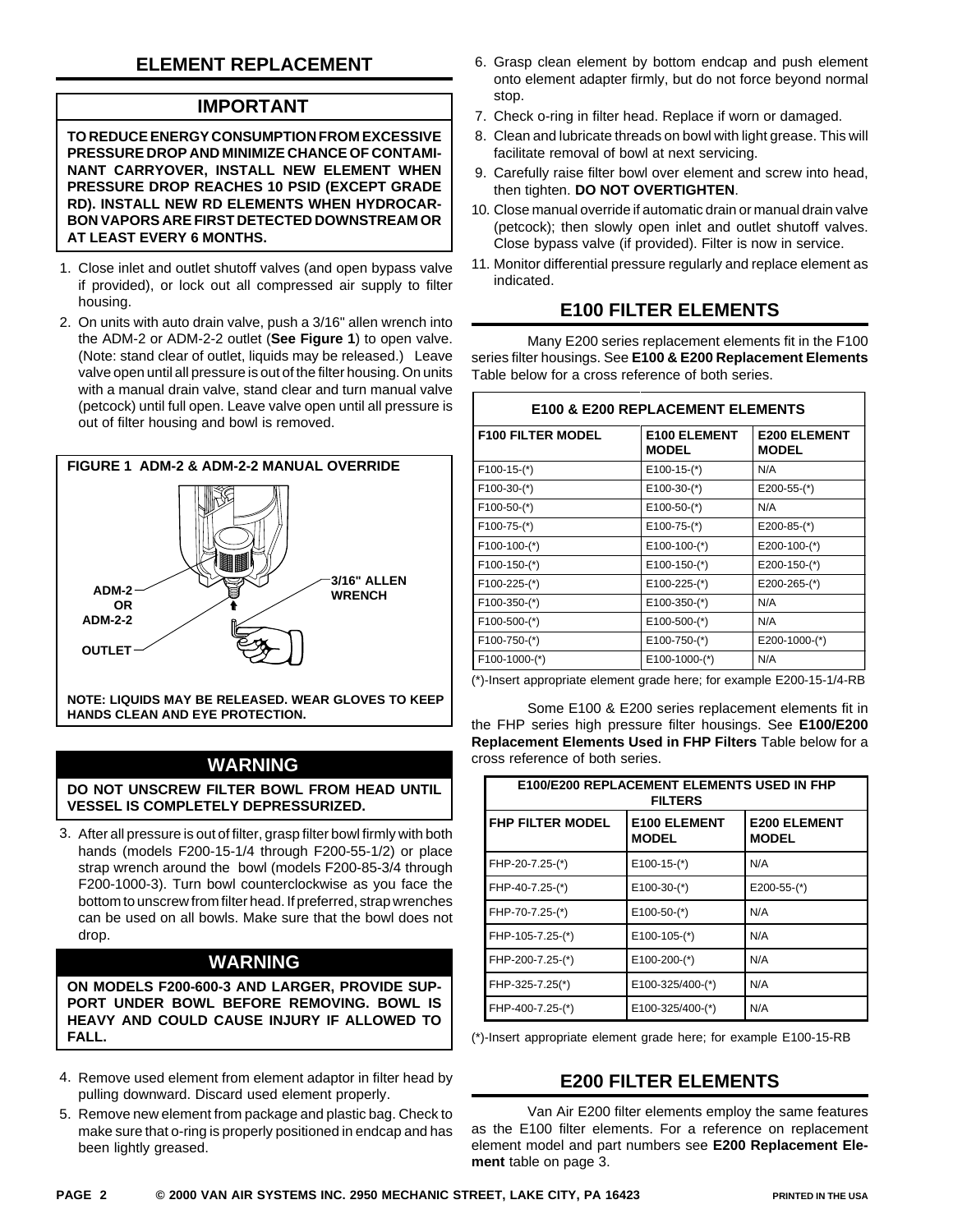| <b>E200 REPLACEMENT ELEMENTS</b> |                      |                                                |                        |                      |                                                |  |  |  |  |
|----------------------------------|----------------------|------------------------------------------------|------------------------|----------------------|------------------------------------------------|--|--|--|--|
| <b>FILTER MODEL</b>              | <b>ELEMENT MODEL</b> | <b>ELEMENT</b><br><b>PART</b><br><b>NUMBER</b> | <b>FILTER MODEL</b>    | <b>ELEMENT MODEL</b> | <b>ELEMENT</b><br><b>PART</b><br><b>NUMBER</b> |  |  |  |  |
| F200-15-1/4 THRU 25-1/2          | E200-15/25-AA        | 26-10400                                       | F200-265-1-1/4         | E200-265-RB          | 26-2108                                        |  |  |  |  |
| F200-15-1/4 THRU 25-1/2          | E200-15/25-RAA       | 26-10401                                       | F200-265-1-1/4         | E200-265-C           | 26-2086                                        |  |  |  |  |
| F200-15-1/4 THRU 25-1/2          | E200-15/25-A         | 26-10402                                       | F200-265-1-1/4         | E200-265-RC          | 26-2119                                        |  |  |  |  |
| F200-15-1/4 THRU 25-1/2          | E200-15/25-RA        | 26-10403                                       | F200-265-1-1/4         | E200-265-RD          | 26-2156                                        |  |  |  |  |
| F200-15-1/4 THRU 25-1/2          | E200-15/25-B         | 26-10404                                       | F200-350-1-1/2 & 400-2 | E200-350/400-AA      | 26-10409                                       |  |  |  |  |
| F200-15-1/4 THRU 25-1/2          | E200-15/25-RB        | 26-10405                                       | F200-350-1-1/2 & 400-2 | E200-350/400-RAA     | 26-10410                                       |  |  |  |  |
| F200-15-1/4 THRU 25-1/2          | E200-15/25-C         | 26-10406                                       | F200-350-1-1/2 & 400-2 | E200-350/400-A       | 26-10411                                       |  |  |  |  |
| F200-15-1/4 THRU 25-1/2          | E200-15/25-RC        | 26-10407                                       | F200-350-1-1/2 & 400-2 | E200-350/400-RA      | 26-10412                                       |  |  |  |  |
| F200-15-1/4 THRU 25-1/2          | E200-15/25-RD        | 26-10408                                       | F200-350-1-1/2 & 400-2 | E200-350/400-B       | 26-10413                                       |  |  |  |  |
| F200-55-1/2                      | E200-55-AA           | 26-10032                                       | F200-350-1-1/2 & 400-2 | E200-350/400-RB      | 26-10414                                       |  |  |  |  |
| F200-55-1/2                      | E200-55-RAA          | 26-10107                                       | F200-350-1-1/2 & 400-2 | E200-350/400-C       | 26-10415                                       |  |  |  |  |
| F200-55-1/2                      | E200-55-A            | 26-2059                                        | F200-350-1-1/2 & 400-2 | E200-350/400-RC      | 26-10416                                       |  |  |  |  |
| F200-55-1/2                      | E200-55-RA           | 26-2092                                        | F200-350-1-1/2 & 400-2 | E200-350/400-RD      | 26-10417                                       |  |  |  |  |
| F200-55-1/2                      | E200-55-B            | 26-2070                                        | F200-500-2             | E200-500-AA          | 26-10418                                       |  |  |  |  |
| F200-55-1/2                      | E200-55-RB           | 26-2103                                        | F200-500-2             | E200-500-RAA         | 26-10419                                       |  |  |  |  |
| F200-55-1/2                      | E200-55-C            | 26-2081                                        | F200-500-2             | E200-500-A           | 26-10420                                       |  |  |  |  |
| F200-55-1/2                      | E200-55-RC           | 26-2114                                        | F200-500-2             | E200-500-RA          | 26-10421                                       |  |  |  |  |
| F200-55-1/2                      | E200-55-RD           | 26-2151                                        | F200-500-2             | E200-500-B           | 26-10422                                       |  |  |  |  |
| F200-85-3/4                      | E200-85-AA           | 26-10034                                       | F200-500-2             | E200-500-RB          | 26-10423                                       |  |  |  |  |
| F200-85-3/4                      | E200-85-RAA          | 26-10109                                       | F200-500-2             | E200-500-C           | 26-10424                                       |  |  |  |  |
| F200-85-3/4                      | E200-85-A            | 26-2061                                        | F200-500-2             | E200-500-RC          | 26-10425                                       |  |  |  |  |
| F200-85-3/4                      | E200-85-RA           | 26-2094                                        | F200-500-2             | E200-500-RD          | 26-10426                                       |  |  |  |  |
| F200-85-3/4                      | E200-85-B            | 26-2072                                        | F200-600-3             | E200-600-AA          | 26-10427                                       |  |  |  |  |
| F200-85-3/4                      | E200-85-RB           | 26-2105                                        | F200-600-3             | E200-600-RAA         | 26-10428                                       |  |  |  |  |
| F200-85-3/4                      | E200-85-C            | 26-2083                                        | F200-600-3             | E200-600-A           | 26-10429                                       |  |  |  |  |
| F200-85-3/4                      | E200-85-RC           | 26-2116                                        | F200-600-3             | E200-600-RA          | 26-10430                                       |  |  |  |  |
| F200-85-3/4                      | E200-85-RD           | 26-2153                                        | F200-600-3             | E200-600-B           | 26-10431                                       |  |  |  |  |
| F200-100-1                       | E200-100-AA          | 26-10035                                       | F200-600-3             | E200-600-RB          | 26-10432                                       |  |  |  |  |
| F200-100-1                       | E200-100-RAA         | 26-10110                                       | F200-600-3             | E200-600-C           | 26-10433                                       |  |  |  |  |
| F200-100-1                       | E200-100-A           | 26-2062                                        | F200-600-3             | E200-600-RC          | 26-10434                                       |  |  |  |  |
| F200-100-1                       | E200-100-RA          | 26-2095                                        | F200-600-3             | E200-600-RD          | 26-10435                                       |  |  |  |  |
| F200-100-1                       | E200-100-B           | 26-2073                                        | F200-800-3             | E200-800-AA          | 26-10436                                       |  |  |  |  |
| F200-100-1                       | E200-100-RB          | 26-2106                                        | F200-800-3             | E200-800-RAA         | 26-10437                                       |  |  |  |  |
| F200-100-1                       | E200-100-C           | 26-2084                                        | F200-800-3             | E200-800-A           | 26-10438                                       |  |  |  |  |
| F200-100-1                       | E200-100-RC          | 26-2117                                        | F200-800-3             | E200-800-RA          | 26-10439                                       |  |  |  |  |
| F200-100-1                       | E200-100-RD          | 26-2154                                        | F200-800-3             | E200-800-B           | 26-10440                                       |  |  |  |  |
| F200-150-1                       | E200-150-AA          | 26-10036                                       | F200-800-3             | E200-800-RB          | 26-10441                                       |  |  |  |  |
| F200-150-1                       | E200-150-RAA         | 26-10111                                       | F200-800-3             | E200-800-C           | 26-10442                                       |  |  |  |  |
| F200-150-1                       | E200-150-A           | 26-2063                                        | F200-800-3             | E200-800-RC          | 26-10443                                       |  |  |  |  |
| F200-150-1                       | E200-150-RA          | 26-2096                                        | F200-800-3             | E200-800-RD          | 26-10444                                       |  |  |  |  |
| F200-150-1                       | E200-150-B           | 26-2074                                        | F200-1000-3            | E200-1000-AA         | 26-10040                                       |  |  |  |  |
| F200-150-1                       | E200-150-RB          | 26-2107                                        | F200-1000-3            | E200-1000-RAA        | 26-10115                                       |  |  |  |  |
|                                  |                      |                                                |                        |                      |                                                |  |  |  |  |